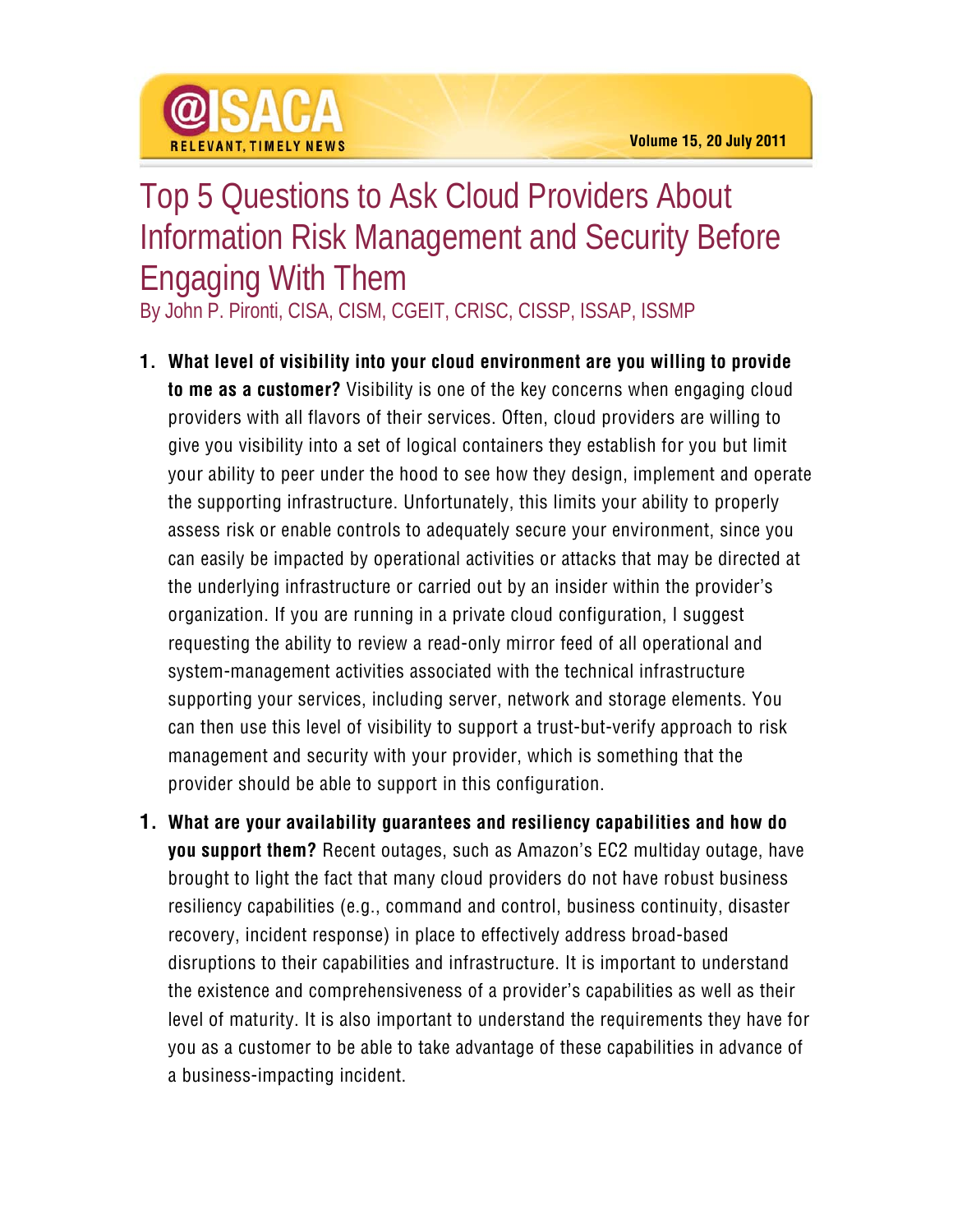- **2. What guarantees of risk management and security are you willing to provide to me as a customer?** Unfortunately, if you look closely at many of the agreements and terms of service that are required for organizations or users to execute to use cloud services, you will find most providers offer little or no guarantee of appropriate risk management and security of either their or your environments. In fact, by default, many cloud providers typically make it the responsibility of the customer to properly protect the capabilities and services they utilize as well as their data. Without enhanced visibility into and control of the underlying information infrastructure that supports the capabilities and services you contract for, it is almost impossible for you as a user to effectively secure your environments and the data included within them. Often, cloud providers will offer you a series of security technologies that you can implement in your environment at your cost to help you enhance your own security, but this still does not solve the challenges associated with underlying information infrastructure, which can adversely impact you as well.
- **3. How do you protect yourself and the solutions and services that I purchase from you from denial-of-service attacks?** From a risk management and security perspective, one of the Achilles' heels associated with cloud solutions is the denial-of-service attack. If users are unable to connect to or take advantage of the cloud environments, then they are essentially useless. In the case of cloud infrastructure, this is a bigger concern since an adversary may be attacking the provider or another customer of the provider that has no relationship to your organization, but it still can have a direct impact on you and other customers. Unfortunately, these attacks are relatively easy to carry out and can be very effective, if an adversary is motivated and capable. This has been seen recently by the attacks carried out by the group known as "Anonymous." There are various ways cloud providers can attempt to defend themselves from these types of attacks, which can include having reserve network capacity available; implementing and operating technology specifically designed to capture and redistribute attack traffic; establishing, testing and maturing incident response procedures specific to this type of attack; and even having reserve data centers available that are connected to alternative networks and mirror your environment and associated data on a regular basis.
- **4. How comprehensive and mature is your information risk management and security program and the capabilities it provides to your organization?** Information risk management and security are typically 75 percent people,